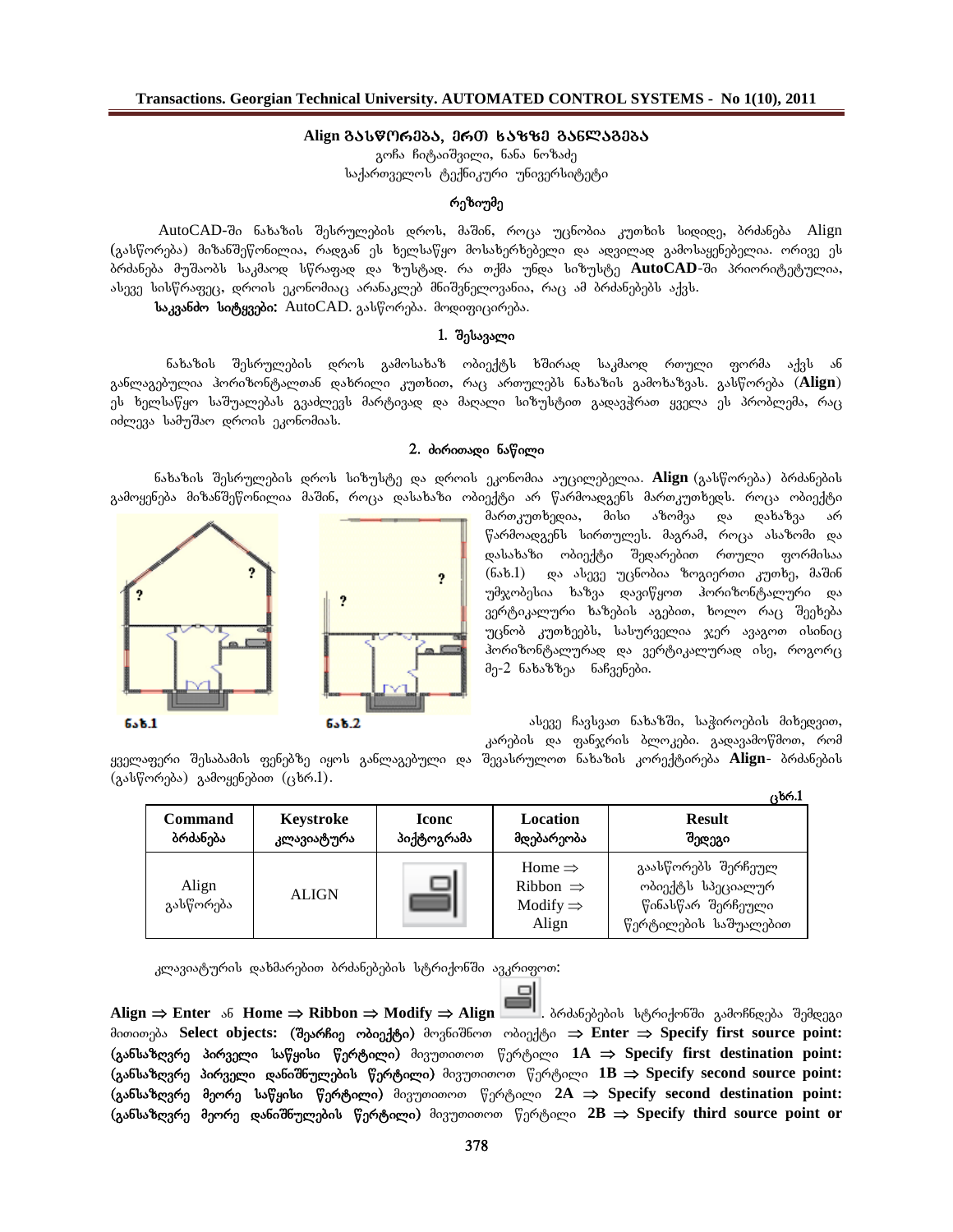**Transactions. Georgian Technical University. AUTOMATED CONTROL SYSTEMS - No 1(10), 2011**

<continue>: (განსაზღვრე მესამე საწყისი წერტილი ან **<განაგრძე>)** ამ შემთხვევაში მესამე წერტილის მითითება ba≹oრო არ არის ⇒ Enter ⇒ Scale objects based on **alignment points? [Yes/No] <N>: (movaxdinoT obieqtis** მასშტაბირება ბაზირებული გასწორებულ წერტილებზე?  $[\cos \theta / \sin \theta]$  dogmonomon  $N \implies$  **Enter** (6sb.4) ga magmetas დასრულდება  $(6s_5)$ .

ჩვენ შემთხვევაში მესამე საწყისის და დანიშნულების წერტილის მითითება ნახაზის სიმარტივიდან გამომდინარე საჭირო არ არის, მაგრამ 3D ნახაზებში მისი გამოყენება დაგვჭირდება. ასევე მასშტაბირება, ჩვენ შემთხვევაში, არ იყო საჭირო, რადგან იგი შესრულებული იყო რეალურ ზომებში.

იგივე ოპერაციის შესრულება შესაძლებელია **Rotate** ბრძანების გამოყენებით. განვიხილოთ მისი ერთ-ერთ  $f_3$ ეოპერაცია. ბრძანებების სტრიქონში ავკრიფოთ $\colon$ 



 $\text{Ro} \Rightarrow \text{Enter}$  **and**  $\text{Home} \Rightarrow \text{Ribbon} \Rightarrow \text{Modify} \Rightarrow \text{Rotate}$ 

ბრძანებების სტრიქონში გამოჩნდება შემდეგი მითითება Select objects: (შეარჩიე ობიექტი) ობიექტის შერჩევის შემდეგ ⇒ Enter ⇒ ბრძანებების სტრიქონი მოგვცემს შემდეგ მითითებას Specify base point: (შეარჩიე  $\bf{b}$ აბაზო წერტილი) საბაზო წერტილად შევარჩიოთ  $\bf{1}$  წერტილი, ⇒ შემდეგი მითითება იქნება <code>Specify</code> rotation **angle** or [Copy/Reference] <0>: (შეარჩიე მობრუნების კუთხე ან [კოპირება/მითითება] <0>) ⇒ r ⇒ Enter ⇒ **Specify the reference angle <0>: (შეარჩიე მითითებული კუთხე) მივუთითოთ 1, წერტილი. პირველი წერტილის** მითითების შემდეგ გამოჩნდება მითითება Specify second point: (მივუთითოთ მეორე წერტილი) მივუთითოთ 2 **Specify** the new angle or [Points] <0>: dog mooro 3  $\eta$  πρόβριστο του συλητούριση φυλό (656.5).



ორივე ბრძანება მუშაობს საკმაოდ სწრაფად და ზუსტად. რა თქმა უნდა, სიზუსტე **AutoCAD**-ში პრიორიტეტულია, მაგრამ სისწრაფე და დროის ეკონომიაც არანაკლებ .<br>მნიშვნელოვანია. კიდევ ერთი საკმაოდ მოსახერხებელი და ადვილად გამოსაყენებელი ხელსაწყო **3D Align (3D გასწორება**). არის შემთხვევები, როდესაც გაცილებით მოსახერხებელია რაიმე ელემენტის განცალკევებით აგება და შემდგომ ძირითად ობიექტზე მისი მიბმა (ნახ.6). რა თქმა უნდა ამ ოპერაციის შესრულება შესაძლებელია ბრძანებით **Rotate** (მობრუნება) და ბრძანებით **Move** (გადაადგილება) კომბინაციით, მაგრამ ეს კომბინაცია საკმაო დროსა და სიზუსტეს მოითხოვს. ხოლო ბრძანება 3D Align (3D

გასწორება) გაცილებით მარტივი და სწრაფია. განვიხილოთ ეს ბრძანება მარტივი დეტალის მაგალითზე, მიუხედავად ამისა იგი დაგვეხმარება ამ მეთოდის არსის გაგებაში.

**Tabs** ⇒ Home ⇒ Ribbon ⇒ Modify ⇒ Align  $\frac{|\mathbf{E}||}{|\mathbf{E}|}$  ⇒ Select objects: (შეარჩიე ობიექტი) მოვნიშნოთ ის ობიექტი, რომლის გასწორებასაც ვაპირებთ ⇒ Enter ⇒ Specify first source point: (შეარჩიე საწყისი წერტილი) მოვნიშნოთ წერტილი 1 **⇒ Specify first destination point:** (შეარჩიე პირველი დანიშნულების წერტილი), მოვნიშნოთ წერტილი 2 (ნახ.7-ბ) **⇒ Specify second source point:** (შეარჩიე მეორე საწყისი წერტილი), მოვნიშნოთ წერტილი 3 **⇒ Specify second destination point:** (შეარჩიე მეორე დანიშნულების წერტილი), მოვნიშნოთ წერტილი 4 (ნახ.7-გ) **⇒ Specify third source point or <continue>:** (შეარჩიე მესამე საწყისი წერტილი), მოვნიშნოთ წერტილი 5 **⇒ Specify third destination point:** (შეარჩიე მესამე დანიშნულების წერტილი), მოვნიშნოთ წერტილი 6, რის შემდეგაც ოპერაცია დასრულდება და გასასწორებელი დეტალი  $\cos\alpha$ კავებს თავის ადგილს (ნახ.7-დ).

აქვე აღვნიშნოთ, რომ თუ ჩვენ მოვნიშნავთ მხოლოდ ერთ წერტილს, მაშინ მოხდება მხოლოდ გადაადგილება. ორი წერტილის მონიშვნის შემთხვევაში შესაძლებელია მასშტაბირებაც, ხოლო სამი წერტილის მონიშვნის შემთხვევაში, პირველი საწყისი და დანიშნულების წერტილები განსაზღვრავს გასწორების საბაზისო წერტილს, ხოლო დანარჩენი წერტილები განსაზღვრავს მობრუნების კუთხეს. ბრძანებების სტრიქონში ავკრიფოთ **3Dalign ⇒ Enter ⇒ Select objects:** (მონიშნე ობიექტი) მოვნიშნოთ ის ობიექტი, რომლის